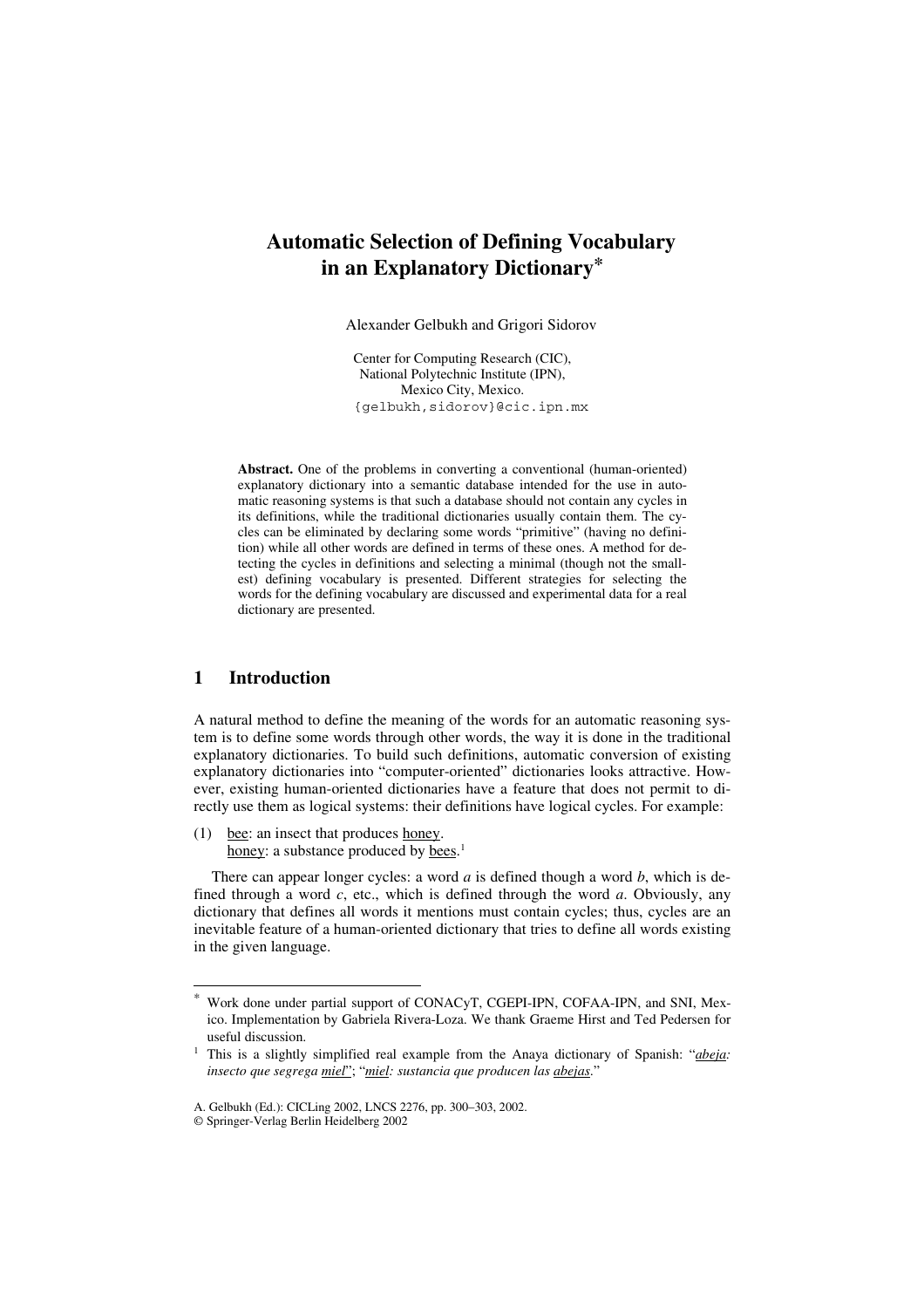To convert such a dictionary into a "computer-oriented" logical database for a reasoning system, the cycles are to be eliminated by declaring some words "primitive," i.e., not defined in this dictionary (their meaning is to be stated in a different way).

For example, in school geometry it is possible to expand the definition of any term (say, *bisectrix*) substituting any word in its definition (say, *angle*) with its definition. This system of definitions is constructed in such a way that if such substitution is repeated iteratively, the definition of any term can be expanded into a (very long) definition composed only of the primitive concepts and logical operators. For school geometry, the primitive concepts are *point*, *line*, and *incidence*: these words do not have any definitions in the formal logical system of geometry.<sup>2</sup> We call such a set of primitive words *defining vocabulary*.

DEFINITION. Given a dictionary *D*, a *defining vocabulary* for *D* is a set of words such that if they are declared primitive (i.e., their definitions are removed from the dictionary), the rest of the dictionary does not contain cycles.<sup>3</sup> A defining vocabulary is *minimal* if no its subset is a defining vocabulary. A defining vocabulary is the *smallest* if there is no defining vocabulary for *D* consisting of a smaller number of words.

Indeed, for the same set of words, different defining vocabularies can be chosen. For instance, in the example (1) above, either *bee* can be chosen primitive and *honey* defined, or vice versa. Without going deep into discussion about the nature of semantic primitives (see, for example, [2–4]) or defining vocabulary (such as Longman defining vocabulary), we just note that the problem of selection of a defining vocabulary has so far no widely accepted theoretical solution. For the purposes of this paper it is important that since the meaning of the primitive words is explained in an "expensive" way (say, procedurally), it is highly desirable to minimize their number.

In this paper we present an algorithm that, given a dictionary, selects a minimal defining vocabulary for it. Our method, though, does not build the smallest defining vocabulary (this is the topic of our current investigation).

Below we present the algorithm, then discuss four strategies it can use, and compare them basing on the experimental data obtained with a large Spanish dictionary.

## **2 Algorithm and Strategies for Selection of Defining Vocabulary**

We represent the dictionary as a directed graph  $G$ , where the nodes are words<sup>4</sup> and there is an arc from  $w_1$  to  $w_2$  iff  $w_2$  is used in the definition of  $w_1$ . Since *G* has cycles, our task is to select a minimal (not necessarily the smallest) set *P* of nodes such that removing from *G* all arcs leaving these nodes makes the resulting graph *G'* acyclic.

<sup>&</sup>lt;sup>2</sup> Their meaning is explained to the students (the "users" of this formal system) by examples or procedurally (showing how to *draw a line* or how to observe that *two lines are incident*).

<sup>&</sup>lt;sup>3</sup> The formal way we use the term "primitive word" does not completely correspond to the traditional use of this term in semantics [4]. In particular, the words selected by our algorithm as primitive might not be acceptable semantic primitives for a linguist.

<sup>4</sup> By a word, (1) literal string, (2) lemma, or (3) specific word meaning can be understood. The former variant nearly does not make sense. The results obtained for the latter two variants are very similar. Here we present the third variant (words as specific meanings). We used a disambiguation procedure similar to the Lesk algorithm [1].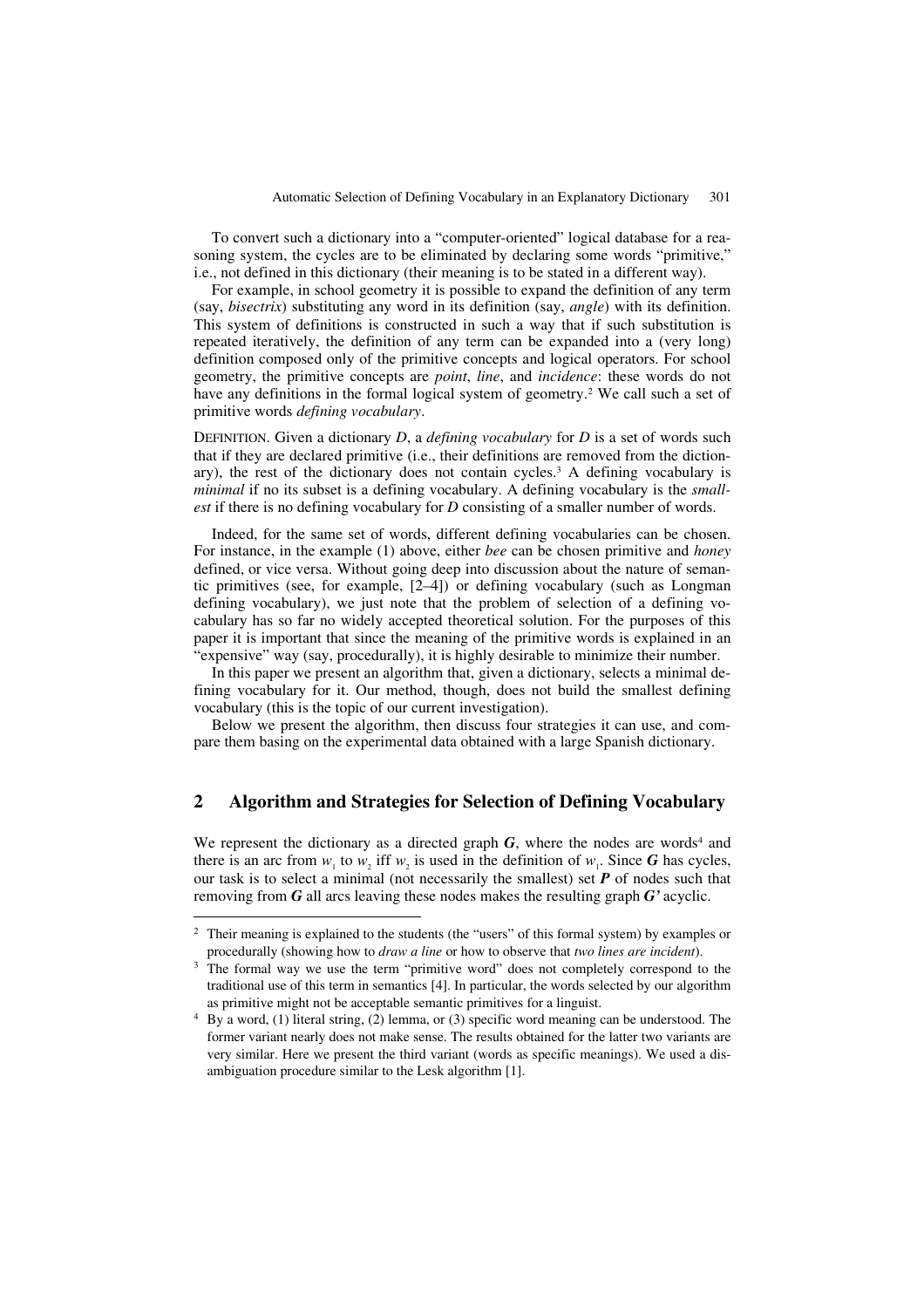Initially, both *P* and *G'* is empty. We consider the nodes of *G* one by one in some order (see below) and insert them into either *P* or *G'*: if insertion of the node (and all arcs incident to it in  $G$ ) into  $G'$  does not cause any cycles in it,<sup>5</sup> the node is inserted into *G'*, otherwise into *P*. At the end of this process, *G'* is the desired acyclic graph and *P* is the corresponding minimal defining vocabulary.

There are different possible strategies to define the order of consideration of the nodes of *G* in the algorithm. The nodes considered first tend to belong to *G'*, while the ones considered last tend to belong to  $P$ , i.e., to be declared primitive (cf. example  $(1)$ ) above: if *honey* is considered first, *bee* is declared primitive, and vice versa). In our experiments we used four different strategies.

*Strategy* 1: *random, uniform*. At each iteration, the next node is chosen randomly (with a uniform distribution) from the nodes not yet processed.

*Strategy* 2: *by frequencies*. The nodes are ordered by the number of incoming arcs (i.e., frequencies in the definitions<sup>6</sup>), from smallest to greatest. We expected that with this, *P* would be smaller because the chosen nodes break more cycles in *G*.

*Strategy* 3: *random, by frequencies*. This is a combination of 1 and 2. The random order is used, but with distribution inverse to the frequencies. We expected that some alternations of the rigid order of method 2 might produce better results.

*Strategy* 4: *by random voting*.  $N = 20$  different sets  $P_i$  were generated with the strategy 1. Then for each node *w* we counted the number  $0 < n(w) < N$  of sets  $P_i$  to which it belonged. In the algorithm, we considered first the nodes *w* with  $n(w) = 0$  in the order of their frequencies, as in the strategy 2. Then we considered the rest of the elements in the order inverse to  $n(w)$ , in each group with the same  $n(w)$  using the order inverse to the frequencies. We expected that the nodes with a greater  $n(w)$  were better defining words and, thus, should belong to the best defining set.

## **3 Experimental Results**

We applied these strategies to a large explanatory dictionary of Spanish (Anaya dictionary). Before this, auxiliary words had been removed and the content words in the definitions had been lemmatized, POS-tagged, and marked with sense numbers; see [1] for details. The dictionary contained 30725 headwords; 10359 words were used in the definitions (i.e., these words had incoming arcs).

| Strategy                          | Size of $P$ | Strategy                       | Size of $P$ |
|-----------------------------------|-------------|--------------------------------|-------------|
| 1. Random, unified 2789, $s = 25$ |             | 3. Random, by frequencies 2770 |             |
| 2. By frequencies 2302            |             | 4. By random voting            | 2246        |

**Table 1.** Number of primitives obtained with different strategies

<sup>&</sup>lt;sup>5</sup> A special data structure is used to quickly verify this, which guarantees linear complexity of the whole process.

<sup>6</sup> Without repetitions in the same definition, i.e. several occurrences of a word in the same definition is counted as one occurrence.